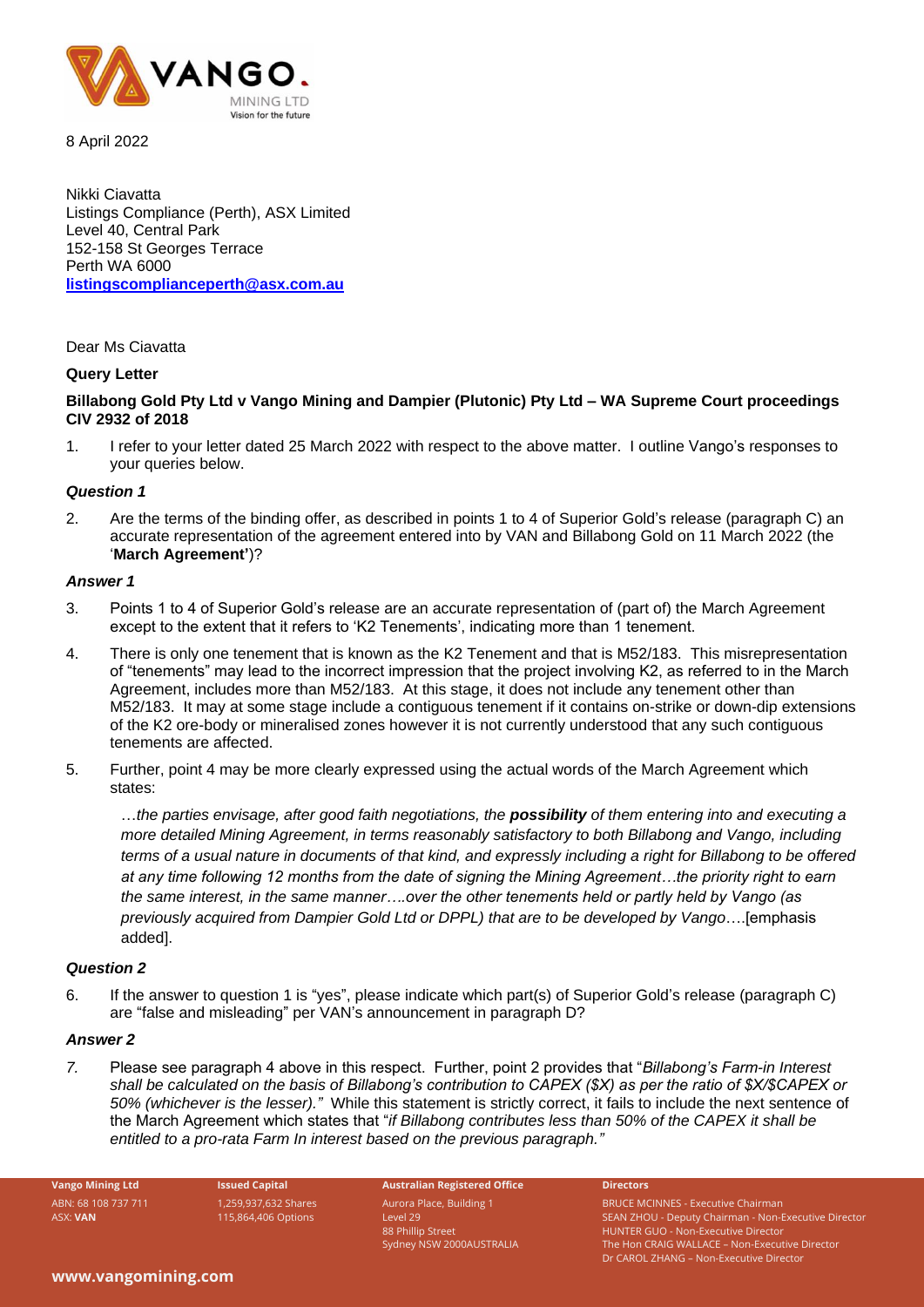

- 8. The previous paragraph states that *"Billabong may contribute up to the lesser of 50% of the CAPEX or \$3,000,000 to the development of the K2 Mine and the mining of gold ore and its processing for the extraction of gold in accordance with the mining exploration and related work programs and budgets.*"
- 9. The omission of the qualifying sentence may properly be considered misleading and deceptive.
- 10. The inclusion of "*K2 Tenements*" when K2 is a deposit on 1 tenement only (M52/183) is also potentially misleading and deceptive.

# *Question 3*

11. If the answer to question 1 is "no", please indicate what the relevant material differences are.

# *Answer 3*

12. Please see paragraphs 4, 7 and 8 above.

# *Question 4*

13. The offer that triggered the right of first refusal clause contemplated a contribution of the "lesser of *\$3,000,000 or 50% of the [capital expenditures*]." Please explain why VAN is of the view that Billabong Gold has to contribute at least \$3,000,000 (paragraph E) rather than the lesser of \$3,000,000 or 50% of capital expenditures?

# *Answer 4*

- 14. Vango was required to offer Billabong two agreements, both of which contained the same formula for earning into the K2 tenement. In the agreement that was not accepted by Billabong (but which is in substantially similar terms) the CAPEX was defined as being estimated at \$6,000,000, being a figure contemplated in 2017 when this offer was originally drafted. The same figure of \$6,000,000 is included in clause 4 of the March Agreement which states "*Vango's capital cost estimate for the development of the K2 Mine is \$6M (CAPEX) or such other amount as agreed between the parties*." Vango considers it is reasonable to expect that construction and development costs for M52/183 have increased over the past 5 years. Internal costings indicate that the CAPEX will exceed \$6,000,000.
- 15. Accordingly, on this basis, the "lesser" contribution by Billabong Gold will need to be \$3,000,000 as 50% of CAPEX will not be less than \$6,000,000.

# *Question 5*

16. Can Billabong potentially earn a 50% interest in the K2 Tenements by contributing less than \$3,000,000? If not, please provide further details.

# *Answer 5*

<span id="page-1-0"></span>17. Vango does not consider that this is the proper construction of the March Agreement. A 50% interest may only be obtained by expending \$3,000,000 or 50% of the CAPEX (which will exceed \$6,000,000). The terms of the March Agreement are clear on this point.

# *Question 6*

- 18. If the answer to question 5 is "yes", please identify the specific announcement(s) on MAP disclosing this possibility. If no announcement was made, please explain why not.
- 19. Please see paragraph [17](#page-1-0) above.

# *Question 7*

20. Were the terms of the March Agreement identical to the terms of the offer previously made to Billabong Gold by Vango (as described in paragraph A)? If not, please detail the differences between what was offered and what was entered into in the March Agreement.

# *Answer 7*

21. During various discussions with the (former) President of Superior Gold (being the parent of Billabong Gold), the Chairman and Deputy Chairman of Vango offered Billabong Gold the opportunity to earn into the K2 tenement on the same basis as an agreement which was executed by Dampier Gold (as it was then known) and being the second agreement that was offered to Billabong Gold as a result of the proceedings. No written offer was made (prior to being ordered to make the order) as the concept was rejected by Billabong Gold during those earlier discussions.

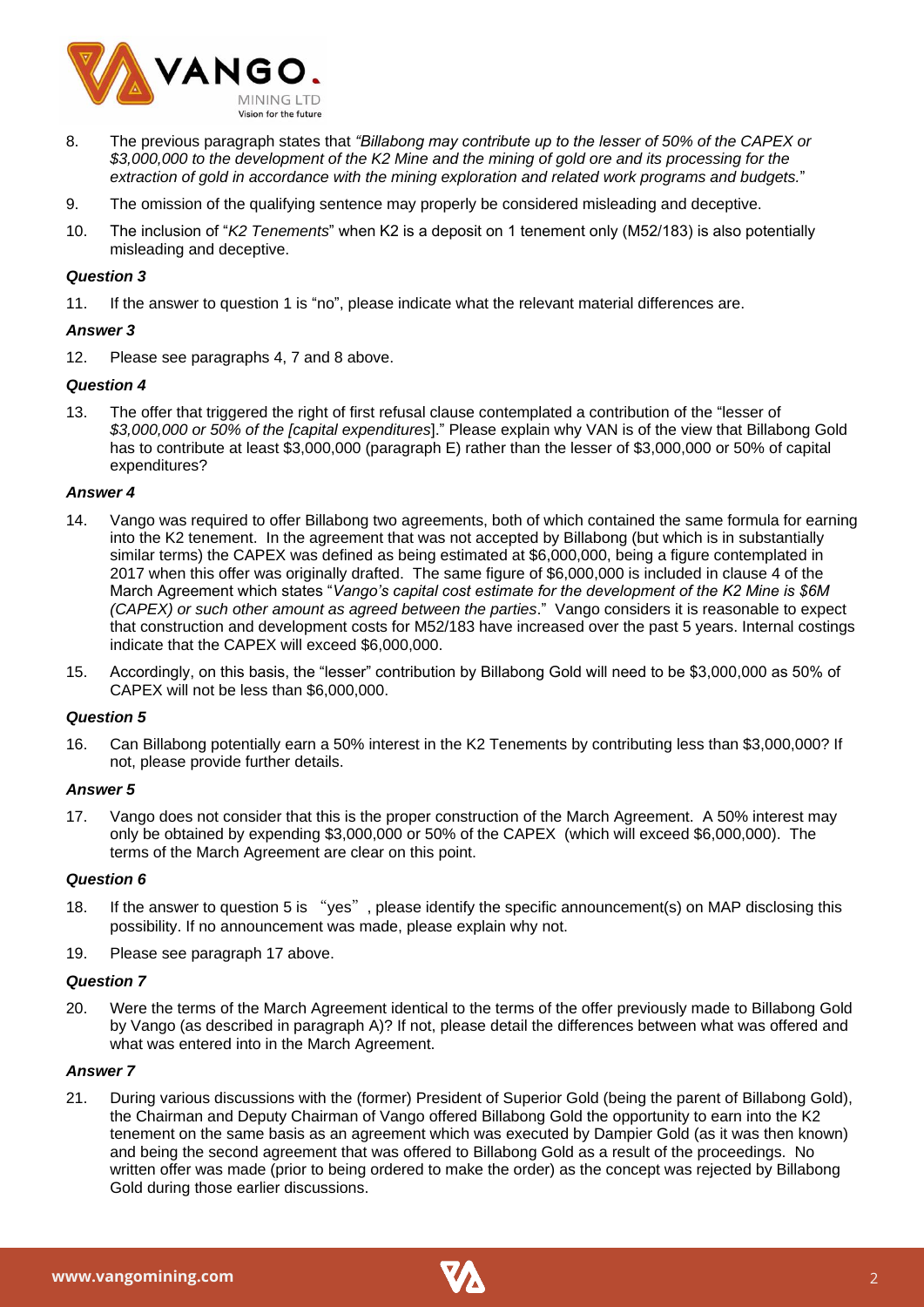

22. The key commercial terms of the March Agreement and the agreement referenced above were substantially similar in that both provided for the same mechanism for Billabong Gold to earn into the K2 tenement. However, the offer previously made to Billabong Gold did not include the clause set out at paragraph 5 above.

# *Question 8*

23. Following the entry into the March Agreement, is VAN still of the view that the impact of the decision is immaterial to VAN (paragraph F)? Please provide the basis for that view.

# *Answer 8*

- 24. The extract cited at paragraph F is taken from the notes to the consolidated financial statements for the half year ended 31 December 2021 and is headed 'contingent liabilities'. In this respect Vango stated that "*the Directors do not believe that the settlement of any obligations arising from these matters will be material*." For clarity, the Directors did not state that the impact of the decision was immaterial.
- 25. In the context of contingent liabilities, Vango has not provided for any estimates of ongoing costs of litigation as it is not possible to do so.
- 26. If the legal proceedings settled before any final judgments, then any provision for legal costs would necessarily be inaccurate.
- 27. If Vango was unsuccessful in the proceedings, then the outcomes of the litigation would be that a third party has a right to earn an interest in a tenement held by Vango. Such interest is earned through the party who is earning in, expending monies on exploration and mining activities on the tenement, rather than at a direct financial cost to Vango. The practical result is that Vango is required to spend less monies on its tenure that it would otherwise be required to do as the party earning in would incur some of the minimum expenditure obligation that is placed on tenements as a condition of grant. The litigation is focused on party's various rights to expend monies on earning certain interests, rather than the payment of damages by Vango.

### *Question 9*

28. Please provide ASX with a copy of the March Agreement and any other relevant agreements between Billabong Gold and VAN (not for release to the market).

# *Answer 9*

29. Please see attached a copy of the March Agreement (being Annexure 1) and the second agreement offered to Billabong informally through discuss and later by way of court order (being Annexure 2).

# *Question 10*

30. Please detail the consequences to VAN if it were to be unsuccessful in the appeal (as referred to in paragraphs C and E).

# *Answer 10*

- 31. VAN notes that Billabong Gold filed a notice of appeal from the judgment on 2 March 2022 and filed its case for the appeal on 6 April 2022. Vango is now preparing its responsive case.
- 32. By its appeal, Billabong Gold asserts that it was entitled to be offered purported agreements contemplated between Vango, Dampier (Plutonic) Pty Ltd and Dampier Gold Limited (as it was then known) in March and May 2016. Justice Martin held there was no such entitlement. Billabong Gold is seeking the May 2016 agreement which is in the terms announced by Vango on 12 May 2016 (attached) as well as an earlier draft of that agreement from March 2016. Vango considers that Justice Martin was correct in finding that any purported "rights of first refusal" relating to the draft March 2016 agreement and the May 2016 agreement were unassignable and does not consider it likely that Billabong Gold's will be successful in its Appeal.

#### *Question 11*

33. Please confirm that VAN is complying with the Listing Rules and, in particular, Listing Rule 3.1.

# *Answer 11*

34. We confirm that Vango is complying with the Listing Rules and in particular, Listing Rule 3.1.

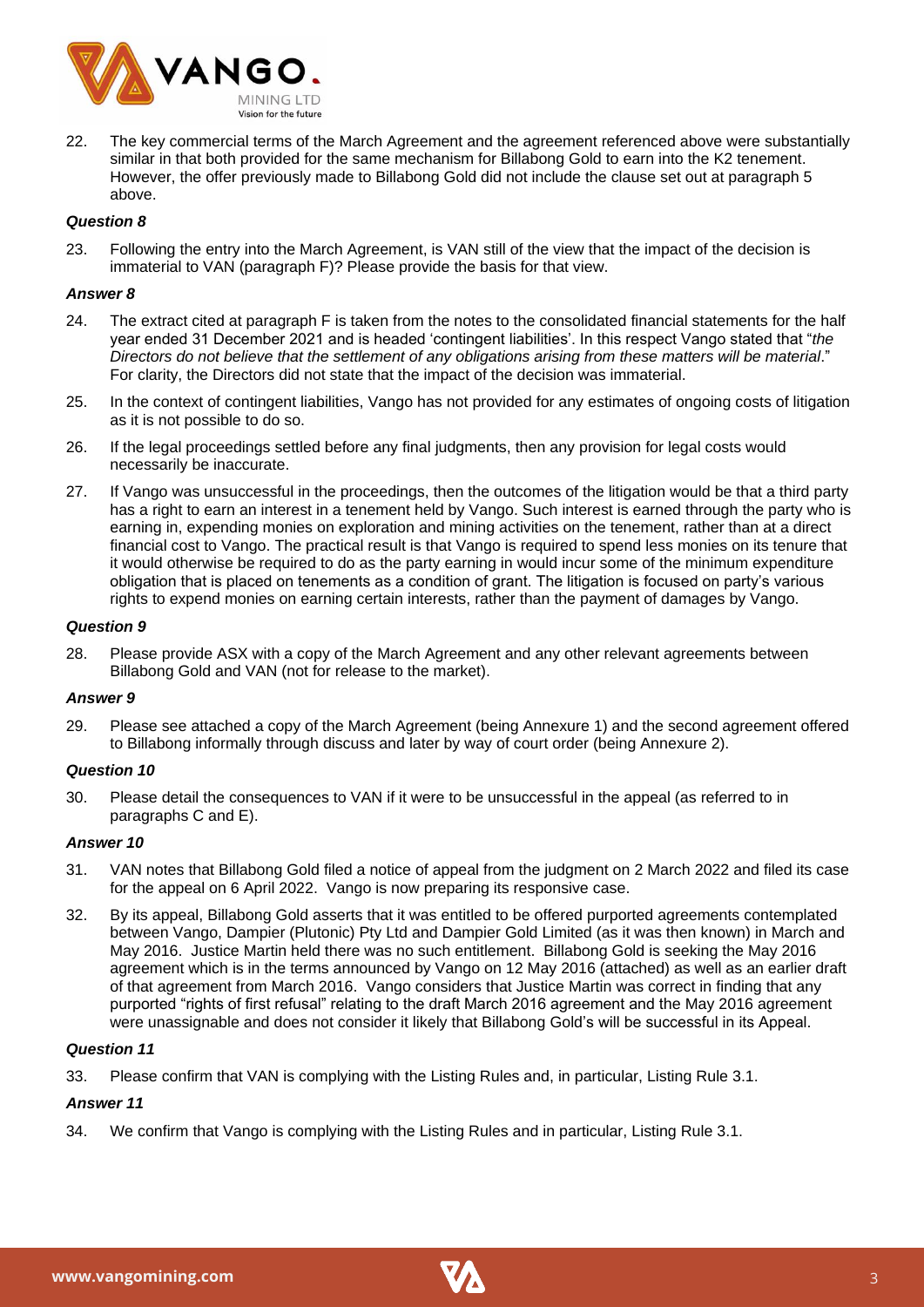

# *Question 12*

35. Please confirm that VAN's responses to the questions above have been authorised and approved in accordance with its published continuous disclosure policy or otherwise by its board or an officer of VAN with delegated authority from the board to respond to ASX on disclosure matters.

# *Answer 12*

36. I confirm that the responses to the above questions have been authorised by the Vango Mining Limited Executive Chairman, Bruce McInnes.

Yours faithfully,

fan horgan

Ian Morgan Company Secretary Vango Mining Limited

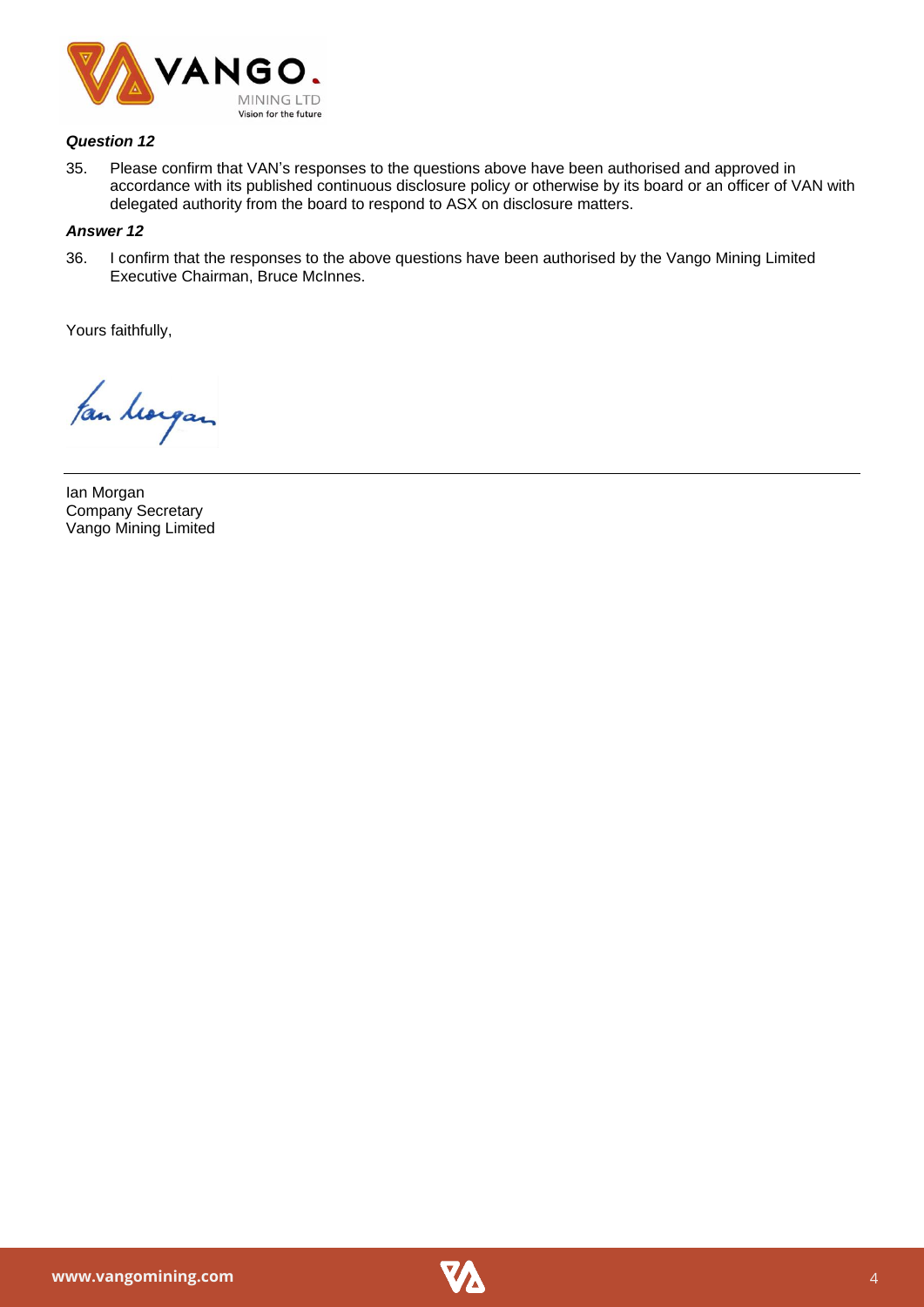

25 March 2022 Reference: ODIN49742

Mr Ian Morgan Company Secretary Vango Mining Limited

By email: ihm@bigpond.net.au

Dear Mr Morgan

# **Vango Mining ('VAN'): Query Letter**

ASX refers to the following:

### Supreme Court of Western Australia Proceedings

<span id="page-4-1"></span>A. VAN's announcement titled "WA Court's Decision on Billabong Gold Matter Received" released on the ASX Market Announcements Platform (**'MAP**') on 17 December 2021, which disclosed (relevantly, emphasis added) that:

*"On 14 December 2021 Justice Martin handed down his decision which provided for Billabong Gold to be offered, in essence, the Binding Term Sheet that had previously been offered to Billabong Gold by the Company. This result means that, in effect, Billabong Gold has spent the last 2 years of time and money pursuing what had already been offered to them.* 

*All other claims made by Billabong Gold were unsuccessful, including its claim to an agreement which would have enabled them to obtain forty percent of Vango's tenements."*

B. VAN's announcement titled "Vango Response to ZAG's Opinion on WA Court's Decision" released on MAP on 5 January 2022, which disclosed that:

*"Vango stands by its market announcement of 17 December 2021"*

<span id="page-4-0"></span>C. The release by Superior Gold, Billabong Gold's parent, on 14 March 2022, $1$  which disclosed (emphasis added) that:

*"Final orders were provided by the Supreme Court of Western Australia in Civil ("the Court") on February 11, 2022, whereby Superior Gold was largely successful in the litigation, with the Court agreeing that Vango breached its obligations under the OTA in respect of the 2017 transaction. While Superior Gold was not ultimately successful as regards the 2016 transaction, it has filed an appeal and remains confident that its position will ultimately prevail…*

*The Court ordered Vango to make offers to Billabong with respect to its K2 Tenements* [the '**K2 Tenements**']*. On March 11, 2022, Billabong elected to accept the following binding offer, the key terms of which are:* 

*1) Billabong may earn an interest in the K2 Tenements ("Farm-in Interest") by contributing up to the lesser of 50% of the Capital Expenditures ("CAPEX") or AUD\$3.0 million to the development of the K2 Tenements as agreed to by a committee consisting of equal numbers of Vango and Billabong representatives with each party entitled to one vote.* 

**.** 

<sup>1</sup>https://money.tmx.com/en/quote/SGI/news/5315120956083004/SUPERIOR\_GOLD\_ANNOUNCES\_COURT\_AWARDS\_IT\_THE\_ABILITY\_TO\_EARN\_UP\_ TO 50 JOINT VENTURE INTEREST IN VANGOS K2 TENEMENTS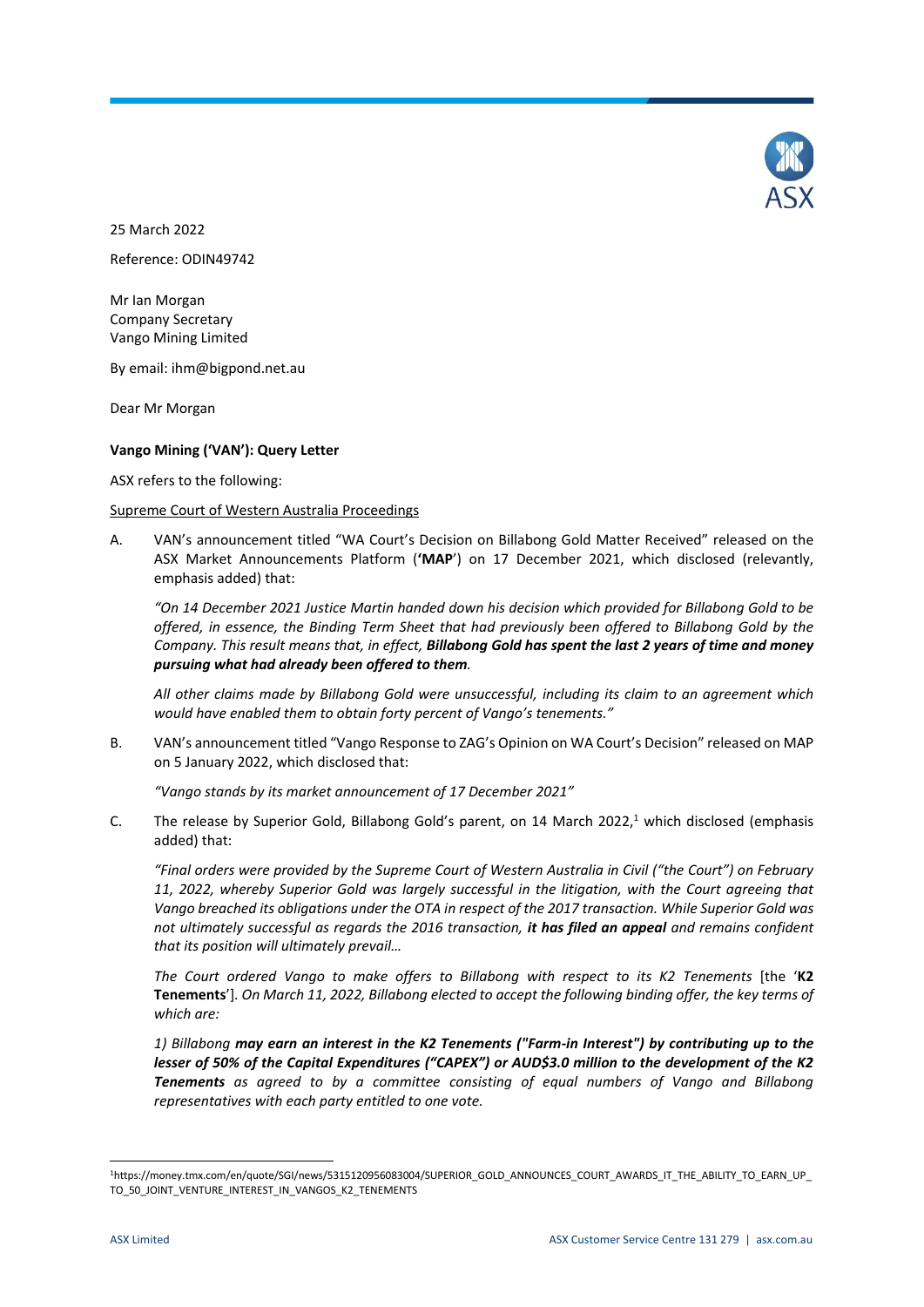*2) Billabong's Farm-in Interest shall be calculated on the basis of Billabong's contribution to CAPEX (\$X) as per the ratio of \$X/\$CAPEX or 50% (whichever is the lesser).* 

*3) At the completion of Billabong's expenditure Vango must transfer to Billabong the legal and beneficial interest in the K2 Tenements equal in percentage to the Farm-in Interest.* 

*4) Billabong and Vango may enter good faith negotiations to conclude a more detailed Mining Agreement that expressly includes a right for Billabong to be offered within 12 months from signing the Mining Agreement, the right to earn the same interest, and in the same manner as provided for above, over the other tenements acquired by Vango in 2016 from Dampier Gold Ltd (now Zuleika Gold Limited) that are to be developed by Vango."*

<span id="page-5-0"></span>D. VAN's request for a trading halt released on MAP on 16 March 2022, which disclosed (emphasis added):

"*[VAN] requests a halt in trading of Vango's Equity Securities listed on ASX from trading on Wednesday 16 March 2022 pending the release of an announcement to rectify false and misleading information about the Company, that was released yesterday by a foreign domiciled company*."

<span id="page-5-2"></span>E. VAN's announcement titled "Update to WA Court's Decision on Billabong Gold Matter" released on MAP on 18 March 2022, which disclosed (emphasis added):

*"…Billabong accepted an offer from Vango on 11 March 2022. The acceptance of this offer will now provide it with an opportunity to earn an interest in, and work with Vango in relation to, the K2 tenement by contributing at least \$3,000,000 to its development. It will also have an opportunity to undertake good faith negotiations with Vango for the possibility of entering into a future mining agreement which would see, if an agreement can be reached, the potential to earn an interest in other tenements that may be subject to development…*"

<span id="page-5-3"></span>F. VAN's Half Yearly Report for the period ending 31 December 2021 released on MAP on 16 March 2022, which disclosed (emphasis added):

*"A judgement was delivered in respect of the Billabong matter on 14 December 2021 and the Dampier matter is ongoing. At present the Directors do not believe that it is reasonably possible to estimate any potential obligation in relation to these matters with sufficient reliability and consequently no provisions have been raised as at the balance date. The Directors do not believe that the settlement of any obligations arising from these matters will be material."*

# Listing Rules

G. Listing Rule 3.1, which requires a listed entity to immediately give ASX any information concerning it that a reasonable person would expect to have a material effect on the price or value of the entity's securities.

# **Request for information**

Having regard to the above, ASX asks VAN to respond separately to each of the following questions and requests for information:

- <span id="page-5-1"></span>1. Are the terms of the binding offer, as described in points 1 to 4 of Superior Gold's release (paragrap[h C\)](#page-4-0) an accurate representation of the agreement entered into by VAN and Billabong Gold on 11 March 2022 (the '**March Agreement**')?
- 2. If the answer to question 1 is "yes", please indicate which part(s) of Superior Gold's release (paragraph [C\)](#page-4-0) are "false and misleading" per VAN's announcement in paragraph [D?](#page-5-0)
- 3. If the answer to questio[n 1](#page-5-1) is "no", please indicate what the relevant material differences are.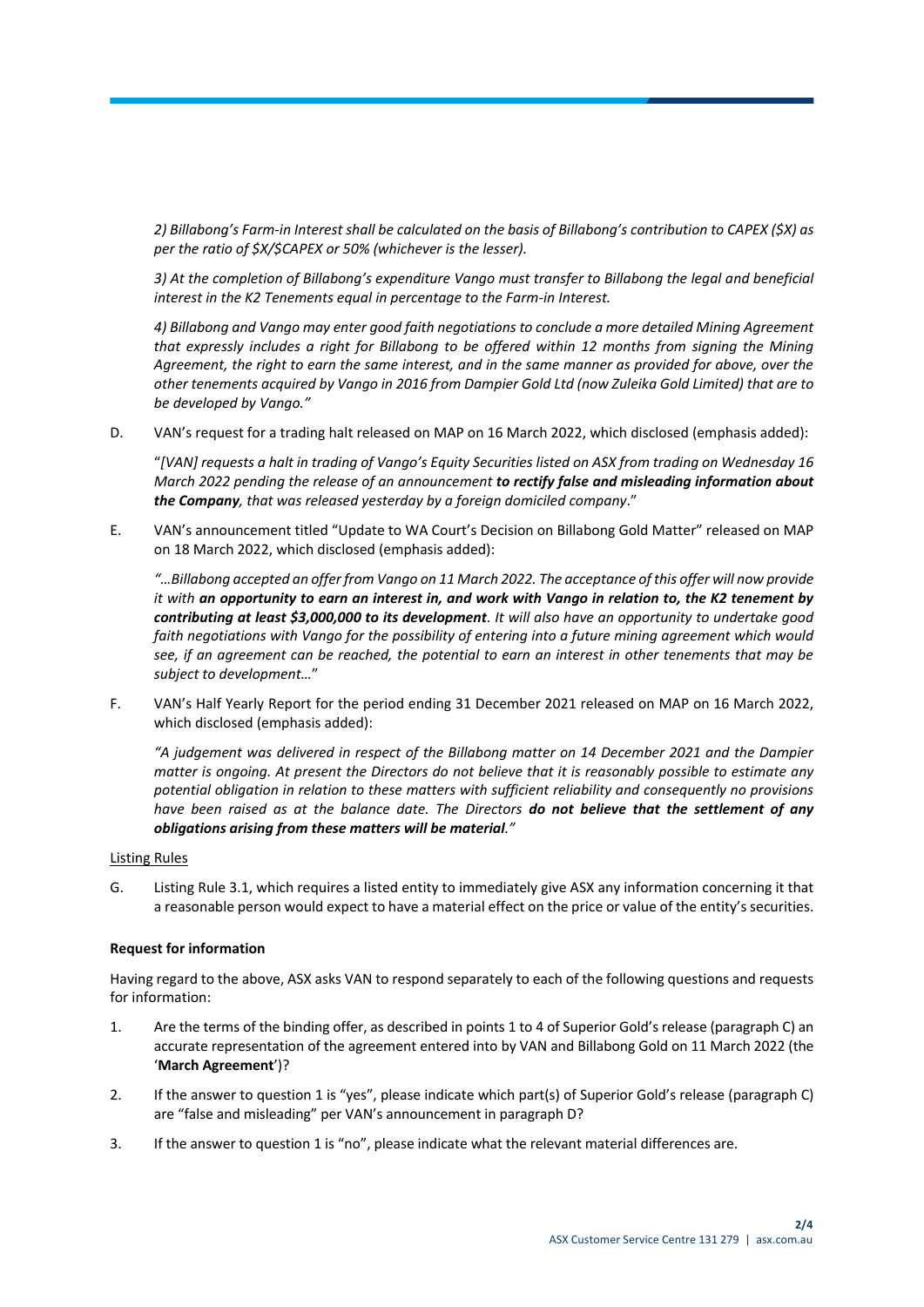- 4. The offer that triggered the right of first refusal clause contemplated a contribution of the "lesser of \$3,000,000 or 50% of the [capital expenditures]".<sup>2</sup> Please explain why VAN is of the view that Billabong Gold has to contribute at least \$3,000,000 (paragraph [E\)](#page-5-2) rather than the lesser of \$3,000,000 or 50% of capital expenditures?
- <span id="page-6-0"></span>5. Can Billabong potentially earn a 50% interest in the K2 Tenements by contributing less than \$3,000,000? If not, please provide further details.
- 6. If the answer to question [5](#page-6-0) is "yes", please identify the specific announcement(s) on MAP disclosing this possibility. If no announcement was made, please explain why not.
- 7. Were the terms of the March Agreement identical to the terms of the offer previously made to Billabong Gold by VAN (as described in paragrap[h A\)](#page-4-1)? If not, please detail the differences between what was offered and what was entered into in the March Agreement.
- 8. Following the entry into the March Agreement, is VAN still of the view that the impact of the decision is immaterial to VAN (paragrap[h F\)](#page-5-3)? Please provide the basis for that view.
- 9. Please provide ASX with a copy of the March Agreement and any other relevant agreements between Billabong Gold and VAN (not for release to the market).
- 10. Please detail the consequences to VAN if it were to be unsuccessful in the appeal (as referred to in paragraph[s C](#page-4-0) an[d E\)](#page-5-2).
- 11. Please confirm that VAN is complying with the Listing Rules and, in particular, Listing Rule 3.1.
- 12. Please confirm that VAN's responses to the questions above have been authorised and approved in accordance with its published continuous disclosure policy or otherwise by its board or an officer of VAN with delegated authority from the board to respond to ASX on disclosure matters.

# **When and where to send your response**

This request is made under Listing Rule 18.7. Your response is required as soon as reasonably possible and, in any event, by no later than **12:00PM AWST Wednesday, 30 March 2022**. You should note that if the information requested by this letter is information required to be given to ASX under Listing Rule 3.1 and it does not fall within the exceptions mentioned in Listing Rule 3.1A, VAN's obligation is to disclose the information 'immediately'. This may require the information to be disclosed before the deadline set out in the previous paragraph and may require VAN to request a trading halt immediately.

Your response should be sent to me by e-mail at **ListingsCompliancePerth@asx.com.au**. It should not be sent directly to the ASX Market Announcements Office. This is to allow me to review your response to confirm that it is in a form appropriate for release to the market, before it is published on the ASX Market Announcements Platform.

# **Trading halt**

If you are unable to respond to this letter by the time specified above, you should discuss with us whether it is appropriate to request a trading halt in VAN's securities under Listing Rule 17.1. If you wish a trading halt, you must tell us:

- the reasons for the trading halt;
- how long you want the trading halt to last;

<sup>1</sup> <sup>2</sup> As described in paragraph [228] of Billabong Gold Pty Ltd v Vango Mining Ltd (No 2) [2021] WASC 459.